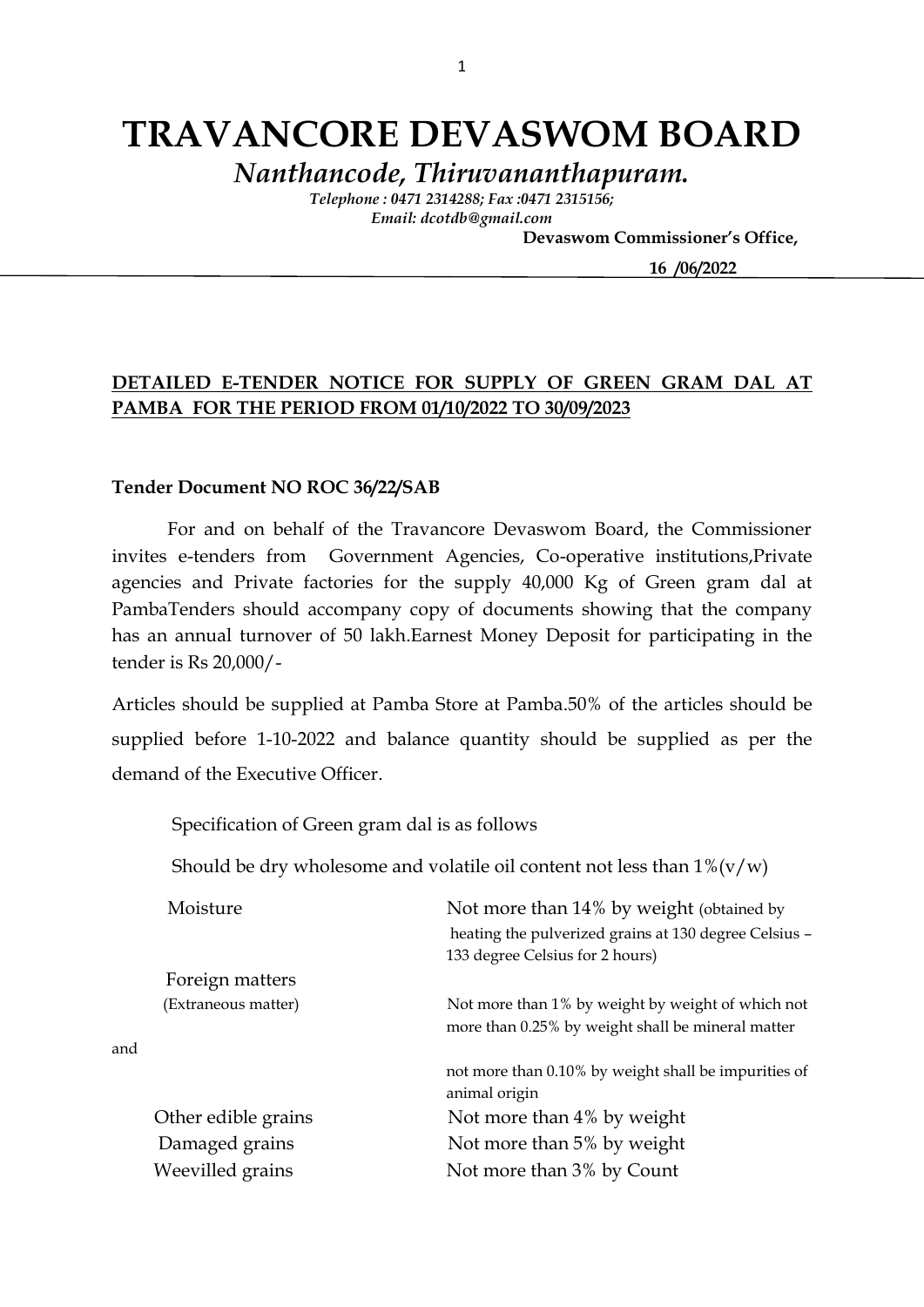### **GENERAL CONDITIONS**

- 1.1 The food item shall conform to the standards prescribed in the Food Safety & Standards (Food Products Standards and Food Additives)Regulations,2011(REG:2.4.6.8.).
- 1.2 The entire lot will be rejected if the above condition is violated and penal provision will be invoked as decided by the Commissioner of Food Safety, Kerala, to such violation.
- 1.3 The supplier shall liable to be prosecuted under the Food Safety &Standards Act, 2006,if standard variations are noted from those prescribed under the Food Safety & Standards, Food Products standards and Food Additives Regulations, 2011.
- 1.4 The payment will be released only to those suppliers who supply raw materials which conform to the standards under the Food Safety &Standards (Food Products Standards and Food Additives)Regulations, 2011
- 1.5 The supplier should submit an Analysis Certificate from an accredited laboratory along with every lot supply
- 1.6 The supplier should have a valid **FBO/PFA/FPO/FSSAI** license issued by the competent authority.
- 1.7 The tenders submitted by the defaulters on earlier occasions in contract with the TRAVANCORE DEVASWOM BOARD will not be considered. The tenderer shall submit an affidavit along with the tender swearing that he is not a defaulter to the TRAVANCORE DEVASWOM BOARD on any earlier occasion.
- 1.8 The Green gram dal should be packed only in bags conforming to the standards of Food Safety. The name of the supplier and the month and year of packing should be mentioned on the bag. The bags should be of good quality and contain inner coating or having double layer so that Green gram dal can be preserved for long period without any contamination and not affected by humidity.
- 1.9 The suppliers should furnish the weight of the lorry load from the Weigh Bridge situated at Pampa and also furnish the Quality Certificate from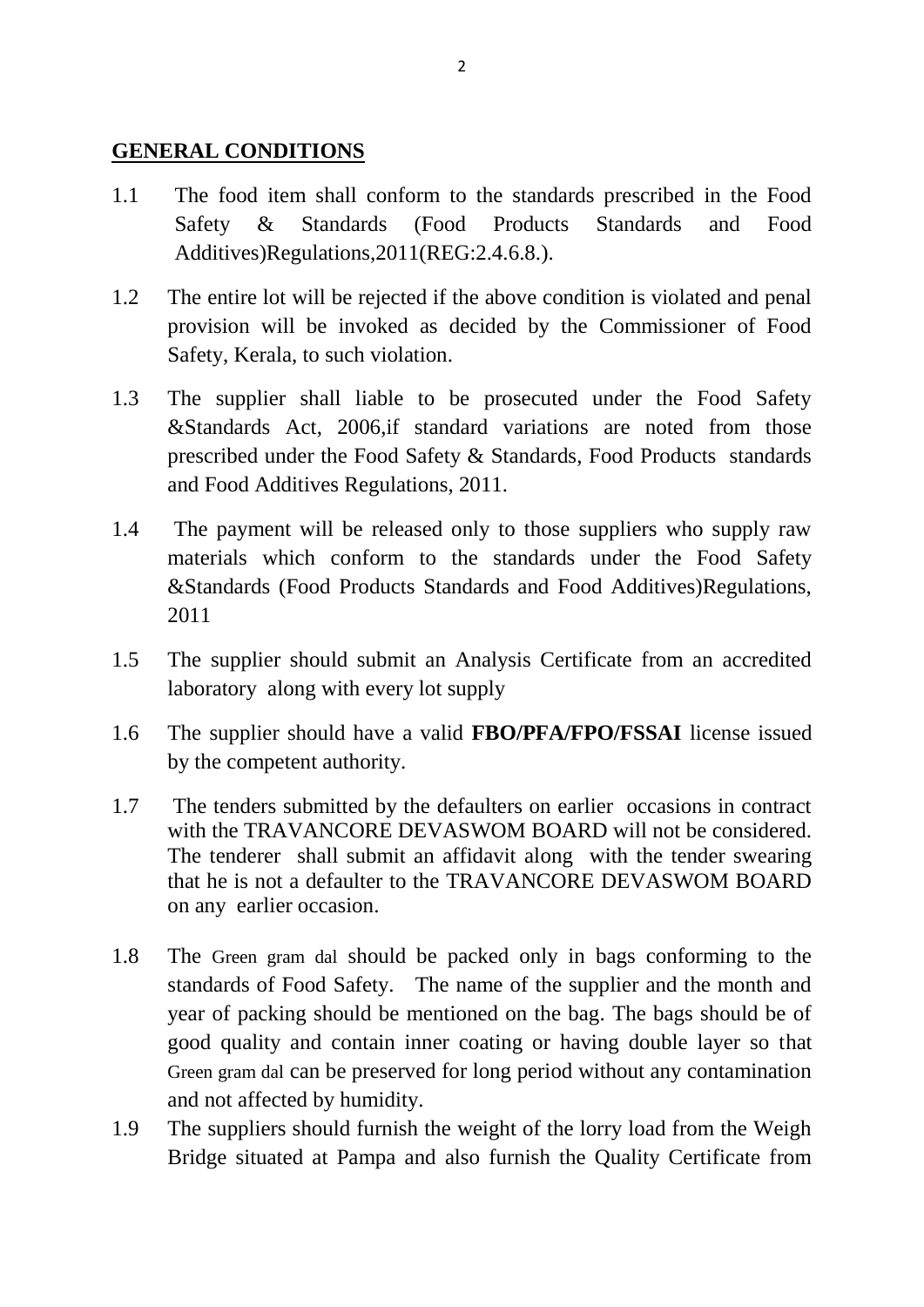accredited analytical laboratory for each load in addition to the test at Pampa.

- 1.10 The payment will be made only for the weight of the article excluding the weight of the bag.
- 1.11. The rates quoted should be inclusive of taxes, freight upto the respective designation, loading and unloading charges and all other expenses.
- 1.12. In case the contract is awarded, Bank Guarantee for an amount equivalent to 10% of the total value of the articles to be supplied and valid for one year will have to be produced as security for satisfactory fulfillment of the contract at the time of executing the Agreement.
- 1.13. Necessary Agreement should be executed with the Executive Officer, Sabarimala within the stipulated time.
- 1.14. Negotiation Shall only be conducted with the lowest tenderer who full fills the prescribed pre-qualification criteria's.
- 1.15. No compromise in the quality of the articles will be allowed. **In case ,the samples contain health hazardous elements stringent action will be taken against the Firms submitting those samples, as recommended by the Commissioner of Food Safety, Kerala.**

1.16. The Tenders should be submitted through online on or before 05.00 P.M on 04.07.2022 . The Tenders will be verified at 11.00 A.M on 06 .07.2022

- 1.17. The Tenderers should submit four kilograms of samples on at the time of tender verification to the Office of the Devaswom Commissioner.
- 1.17(a).The Tenders submitted by those who were defaulters in the previous years will not be considered.
- 1.18. The bidders should have the necessary portal enrolment with their own Digital Signature Certificate.
- 1.20. If any tenderer withdraws from his tender before the expiry of the period fixed for keeping the rates firm for acceptance, the Earnest Money if, any, deposited by him will be forfeited to the Board and such other legal actions will be taken against him as the Board thinks fit.
- 1.20. In case where a successful tenderer, after having made partial supply fails to fulfill the contract in full, all or any of the materials not supplied may at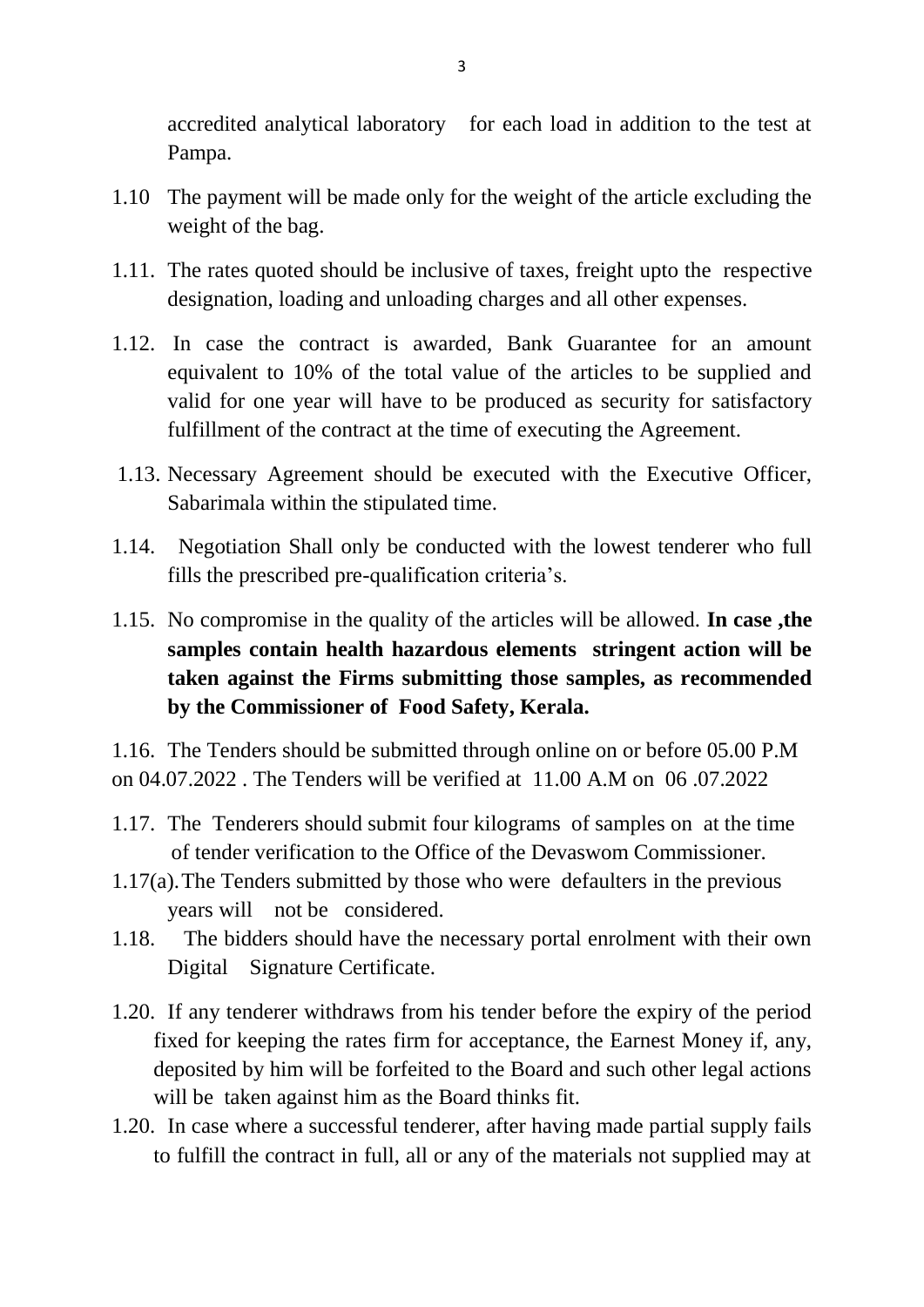the discretion of the Board, be purchased by means of another tender/ quotation or by negotiation or from the next higher tenderer who had offered to supply already and the loss, if any, caused to the Board shall thereby together with such sum as may be fixed by the Board towards damages be recovered from the defaulting tenderer.

1.21. Any sum of money due and payable to the contractor (including security deposit returnable to him) under this contract may be appropriated by the Purchasing Officer or the Board or any other person authorized by the Board and set off against any claim of the Purchasing Officer or the Board for the payment of a sum of money arising out of or under any other contract made by the contractor with the Purchasing Officer or the Board or any other person authorized by the Board. Any sum of money due and payable to the successful tenderer or contractor from the Board shall be adjusted against any sum of money due to the Board from him under any other contract.

1.22 Negotiation Shall only be conducted with the lowest tenderer who full fills the prescribed pre-qualification criteria's.

1.23.If there is only one tender, it will not be opened in the first instance.

1.24 The Travancore Devaswom Board reserves the right to cancel the tender or change the timing and quantity of the supply of goods, if the goods are not required, whole or in part, due to the unforeseen circumstances such as natural disaster or epidemics. The suppliers has no right to seek compensation in the event of such occurrence.

# **2. DETAILS OF PRE-QUALIFICATION CRITERIA FOR THE TENDERS, TIME AND SCHEDULE AND COST OF BIDDING DOCUMENT, EMD TO BE SUBMITTED BY THE BIDDER FOR PARTICIPATION IN THIS BID**

- (a) Cost of tender document.-Rs1500/- through online
- (b) Earnest Money Deposit –Rs 20,000 /-(Rupees Twenty Thousand only) through online
- (c) Tender Closing date: *04.07.2022 at 05.00 P.M*
- (d) Tender Opening date: *06.07.2022 at 11.00 A.M*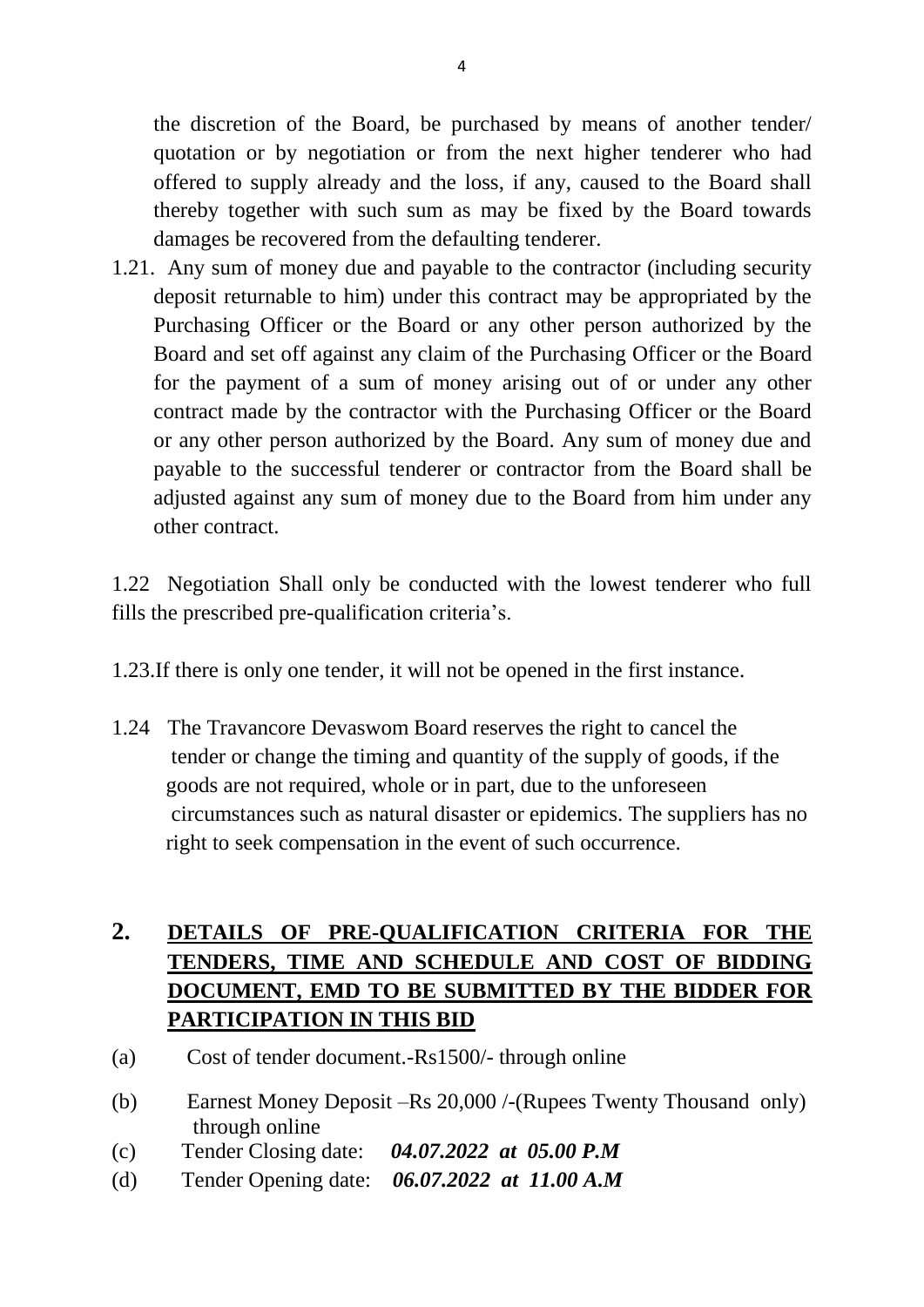- (e) Mode of submission of tender :Tender should be submitted through online in*'' www.etenders.kerala.gov.in''.*
- (f) Tender documents consisting of qualification information and eligibility criteria of bidders, Technical specification, schedule of quantities etc. are available in the web site **''www. etenders.kerala.gov.in''.**
- (g) Other details of tender documents are available in the website**''www.etenders.kerala.gov.in''.**

# **3.DOCUMENTS TO BE FURNISHED ALONG WITH THE TENDER**

*3.1 The* Green gram dal *Manufacturing Units should have proper valid license by the authority concerned for manufacturing/processing and storing of* Green gram dal*, the copy of which will have to be furnished. In respect of Traders and processors a valid trading license as may be applicable for trading in* Green gram dal*, a copy of which may be submitted.*

*3.2 Attested copy of the Audited Balance Sheet and Profit / Loss Account for the t three years duly certified by a Chartered Accountant if it is a own manufacturing unit. In case of a leased unit, the above documents of both the entities i.e. the lessor and the lessee will have to be furnished. In respect of Traders and Processors, the attested copy of the Balance Sheet and the Profit/ Loss Account for the last three years duly certified by a Chartered Accountant shall be submitted.*

*3.3 The applicants shall submit attested copy of the Income Tax Returns of last three years with a copy of PAN card attested by authorized signatory.*

*3.4 Attested copy of Certificate of Registration under Excise, VAT, State / Central SalesTax Act, Service Tax Act as applicable.*

- *3.5. Certificate showing the experience in the respective fields issued by the District Level Officers of the Industries Department of the State Government.*
- *3.6. A Passport size photo of the proprietor or the managing authority along with three specimen signatures duly attested by a Gazetted Officer or Notary Public.*

*3.7 An affidavit on Rs 200/- Non Judicial Stamp Paper and Notarized , regarding:*

*3.7(a). Not having been prosecuted for the violation rules / law under the Essential Commodities Act or any such others law or orders thereunder in any court of law.*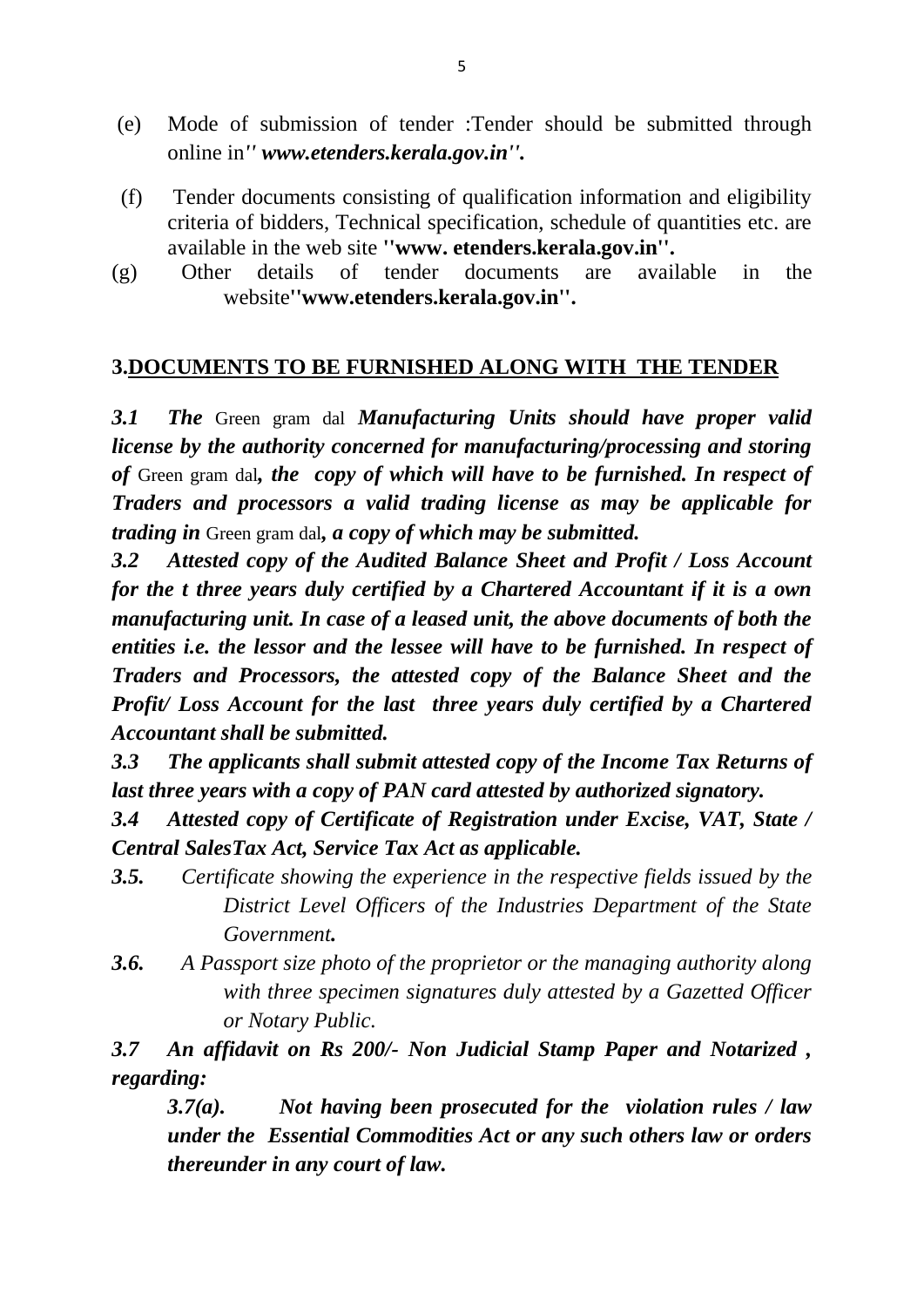*3.7(b). Not having been black listed by any organization or Government for non-performance of contractual obligation.*

**3.8 In case of partnership firm or Co-operative or Corporate, the Green gram** dal *Manufacturing Units, Trading Firms and processing units should furnish a copy of the partnership deed or byelaw or Memorandum as the case may be. In case of partnership firms, the share holding pattern should be duly certified by the Chartered Accountant along with details such as name, age, education and experience of the partners. In case of Co operative / corporate body copy of letter of authorization of the Chief Executive or the authorized person to register and participate in the e-procurement/tender process should be furnished.*

*3.9 In case of supplier who has entered in to lease agreement with the* Green gram dal *manufacturing Units, the copy of the legally registered lease agreement duly certified by the Charted Accountant shall be enclosed.*

*3.10 The* Green gram dal *Manufacturing Units, Trading firms should furnish letter of authority or power of attorney for having authorized the person to sign the documents on behalf of the firm or society or corporate body. Attestation of signature of such authorized signatory from the Bank where the firm is having its account is essential.*

*3.11 The address proof of the authorized signatory viz. Telephone bill/copy of Passport /Electricity bill/ voter ID proof/Aadhar Card should be submitted along with the application. The address proof in respect of the firm shall be either certificate of registration or certificate of incorporation issued by the authority concerned.*

*3.12. Bank Account details of the firm along with the IFSC code, Branch details and address shall be furnished in the letterhead of the firm.*

# 3.13. **Details of online payment are given separately in the Appendix attached with the tender document.**

# **4. SPECIAL INSTRUCTIONS TO THE BIDDER FOR THE E-SUBMISSION OF THE BIDS**

- 4.1 Bidder should do the registration in the tender site http://etenders.kerala.gov.in using the option available. Then the Digital Signature Registration has to be done with the e-token, after logging into the site. The e-token may be obtained from one of the authorized certifying authorities such as SIFY/TCS/nCode.
- 4.2 If there is any clarification, this may be obtained online through the tender site or through the contract details. The Bidder should take into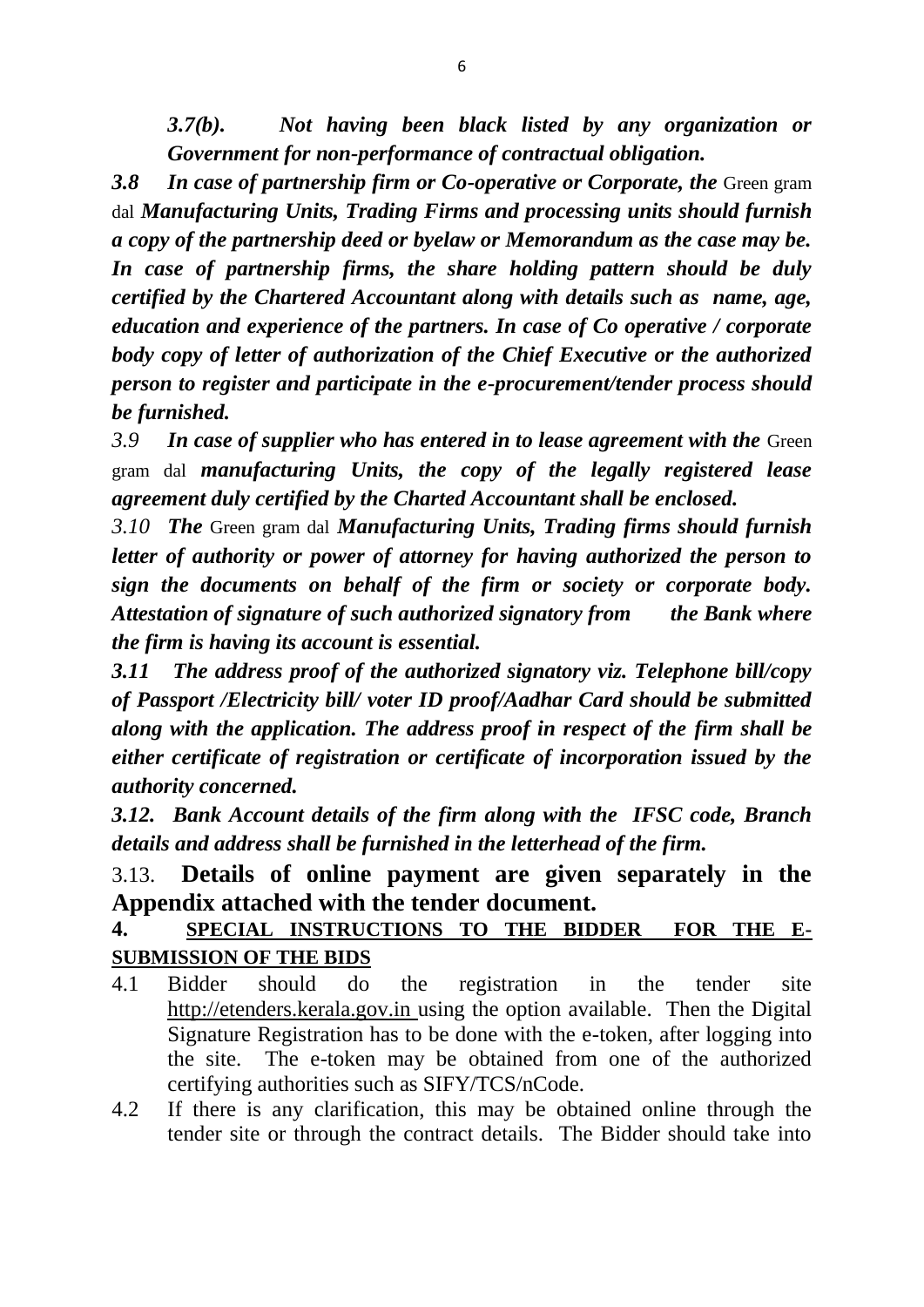account the Corrigendum if any published If any before submitting the bids through online.

- 4.3 After the bid submission, the acknowledgement number given by the etendering system should be printed by the bidder and kept as a record of evidence for online submission of bid for the particular tender.
- 4.4 The Tender Inviting Authority (TIA) will not be held responsible for any sort of delay or difficulties faced during the submission of bids through online by the bidders.
- 4.5 The bidder should submit the bid documents by online mode through the site http://etenders.kerala.gov.in .
- 4.6 Each documents to be uploaded through online for the tenders less than 2 MB. If any document is more than2 MB, it can be converted to rar/zip format and then the same can be uploaded. However if the file size is less than 1 MB the time for uploading transaction will be very fast. The total size of the documents in all the covers put up together, should be less than or equal to 12 MB.
- 4.7 The bidder should ensure that the bid documents submitted are free from virus and If the documents could not be opened, due to virus, during tender opening, the bid Is liable to be rejected.
- 4.8 The time settings fixed on the server side are displayed at the top of the tenders. It will be valid for all actions of requesting bid submission, bid opening etc, in the e-tender system. The bidders should follow this time schedule during bid submission.
- 4.9 All the data being entered by the bidders would be encrypted using PKI encryption techniques to ensure the secrecy of the data. The data entered will not be viewed by authorized persons during bid submission and not be viewable by any one until the time of bid opening. The submitted tender documents become readable only after the tender opening by the authorized individual.
- 4.10 The confidentiality of the bids is maintained since the secured Socket Layer 128 bit Encryption technology is used. Data storage encryption of sensitive field is done.
- 4.11. Tenders received online with the remarks that there is " EMD FAILURE" will not be accepted. Care should therefore be taken by the Tenderers to ensure that thei EMD is submitted properly.

 Any doubt or queries in this regard may be forwarded to any of the following Email addresses.

**dcotdb@gmail.com sptdbvig@gmail.com www.travancoredevaswomboard.org Thiruvananthapuram** Phone No 0471-2314288